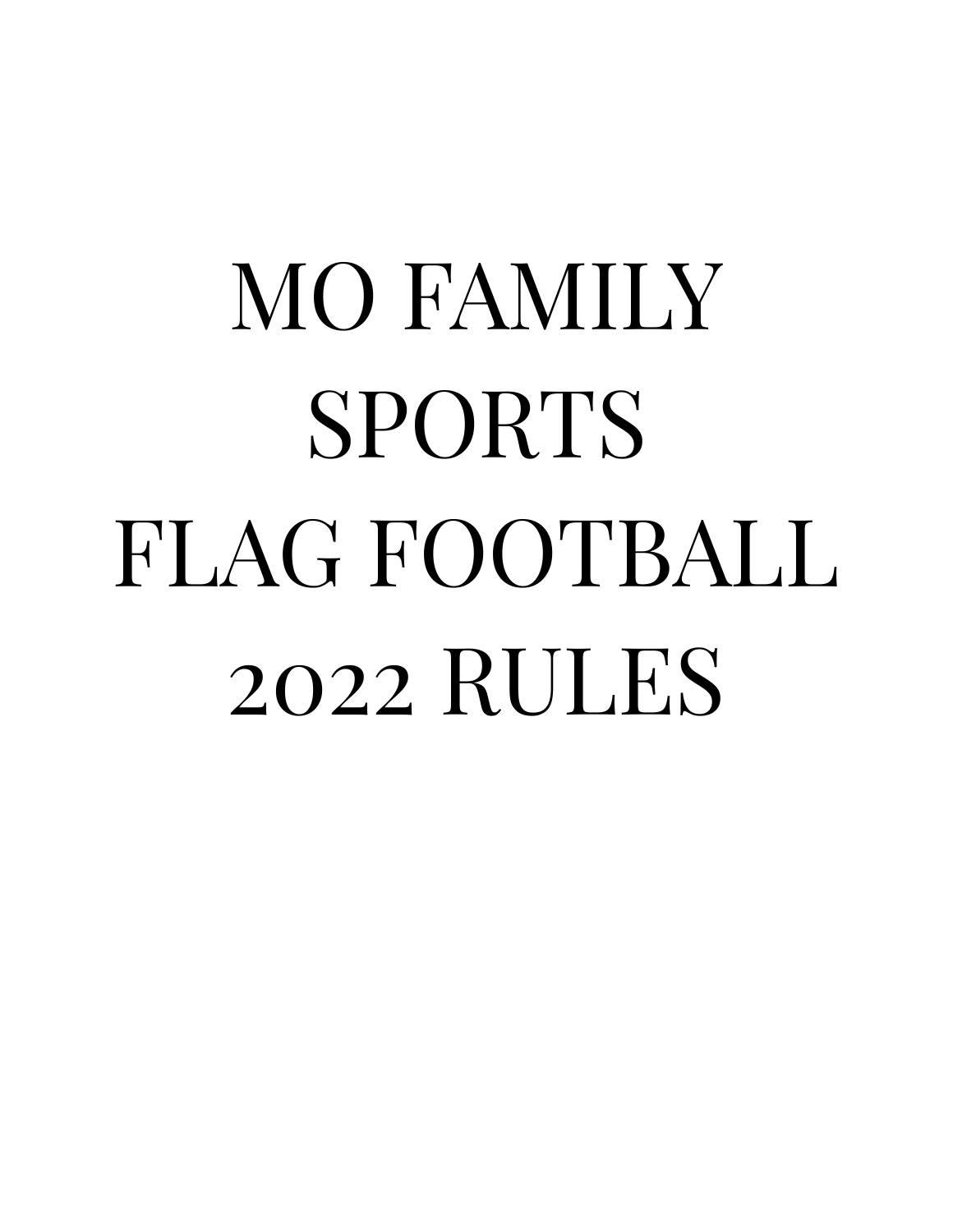Game Rules:

1. At the start of each game, captains from both teams meet at midfield for the coin toss to determine who starts with the ball.

2. The winner of the coin toss has the choice of offense or defense. The loser of the coin toss has the choice of direction. Possession changes to start the second half to the team that started the game on defense.

3. The offensive team takes possession of the ball at its 5-yard line and has four (4) downs to cross midfield. Once a team crosses midfield, it has four (4) downs to score a touchdown.

4. If the offense fails to score after crossing midfield, the ball changes possession. A team may elect to punt on 4th down, and the new offensive team starts its drive on its own 5-yard line. If the offensive team elects to go for it on 4th down and fails, the opposing team will have the option to take over at its own 5 or the spot of the loss of downs, whichever is better field position.

5. If the offensive team fails to cross midfield, on 3 downs, and elect to "punt" on 4th down, possession of the ball changes and the opposition starts its drive from its own 5-yard line. If the offensive team goes for it on 4th down and does not cross midfield, the opposing team will start its possession from the spot.

6. Teams change sides after the first half. Possession changes to the team that started the game on defense.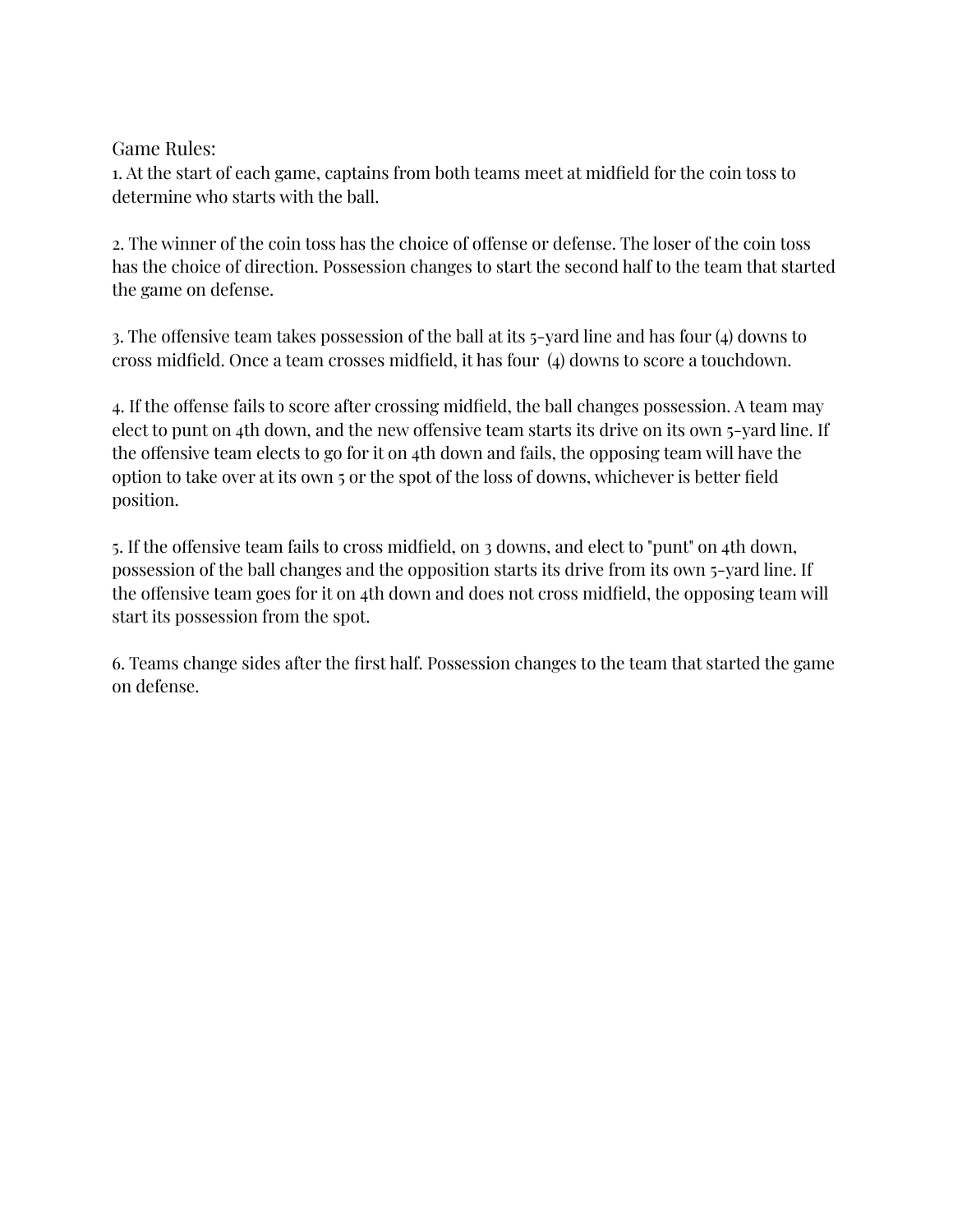#### Terms

Boundary Lines The outer perimeter lines around the field. They include the sidelines and back of the end zone lines.

Line of Scrimmage (LOS) an imaginary line running through the point of the football and across the width of the field.

Line-to-Gain The line the offense must pass to get a first down or score.

Rush Line An imaginary line running across the width of the field seven yards (into the defensive side) from the line of scrimmage.

Offense The team with possession of the ball.

Defense The team opposing the offense to prevent it from advancing the ball.

Passer The offensive player that throws the ball and may or may not be the quarterback.

Rusher The defensive player assigned to rush the quarterback to prevent him/ her from passing the ball by pulling his/her flags or by blocking the pass.

Live Ball Refers to the period of time that the play is in action. Generally used in regard to penalties. Live ball penalties are considered part of the play and must be enforced before the down is considered complete.

Dead Ball Refers to the period of time immediately before or after a play.

Whistle Sound made by an official using a whistle that signifies the end of the play or a stop in the action for a timeout, halftime or the end of the game.

Inadvertent Whistle Official's whistle that is performed in error.

Charging An illegal movement of the ball-carrier directly at a defensive player who has established position on the field. This includes lowering the head or initiating contact with a shoulder, forearm or the chest.

Flag Guarding An illegal act by the ball-carrier to prevent a defender from pulling the ball-carrier's flags by stiff arm, lowering elbow or head or by blocking access to the runner's flags with a hand, arm or ball.

Shovel Pass A legal forward pass across the LOS underhand, backhand or by pushing the ball forward.

Lateral A backward or sideway toss of the ball by the ball-carrier.

Unsportsmanlike Conduct A rude, confrontational or offensive behavior or language.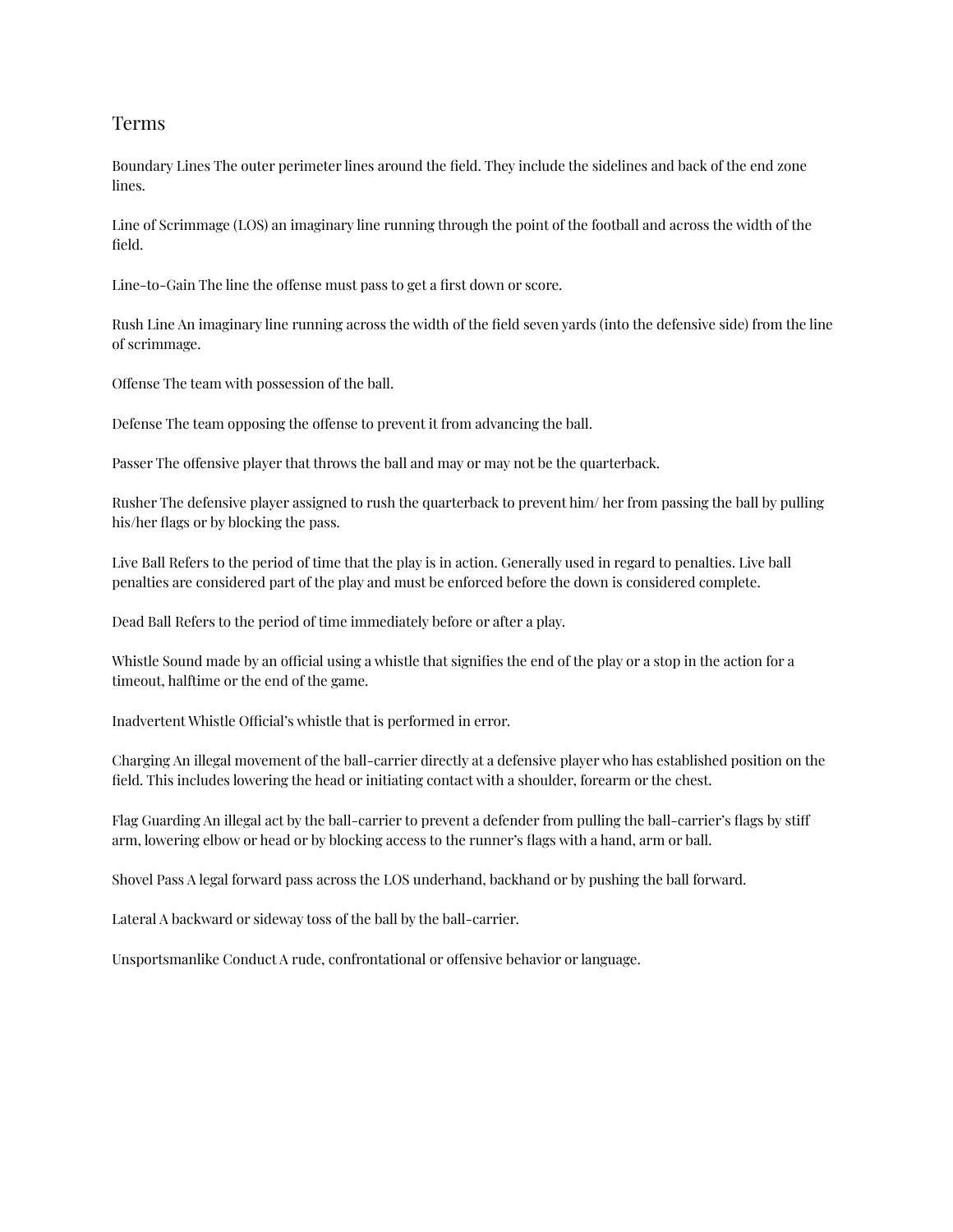# Equipment

Flags and belts and game footballs will be provided each game. Your team must return all flags after each game or will pay a \$15 fee to purchase new flags.

Metal Cleats are not allowed.

Players must remove all jewelry or hats.

Players' jerseys must be tucked into shorts or pants if they hang below the belt line.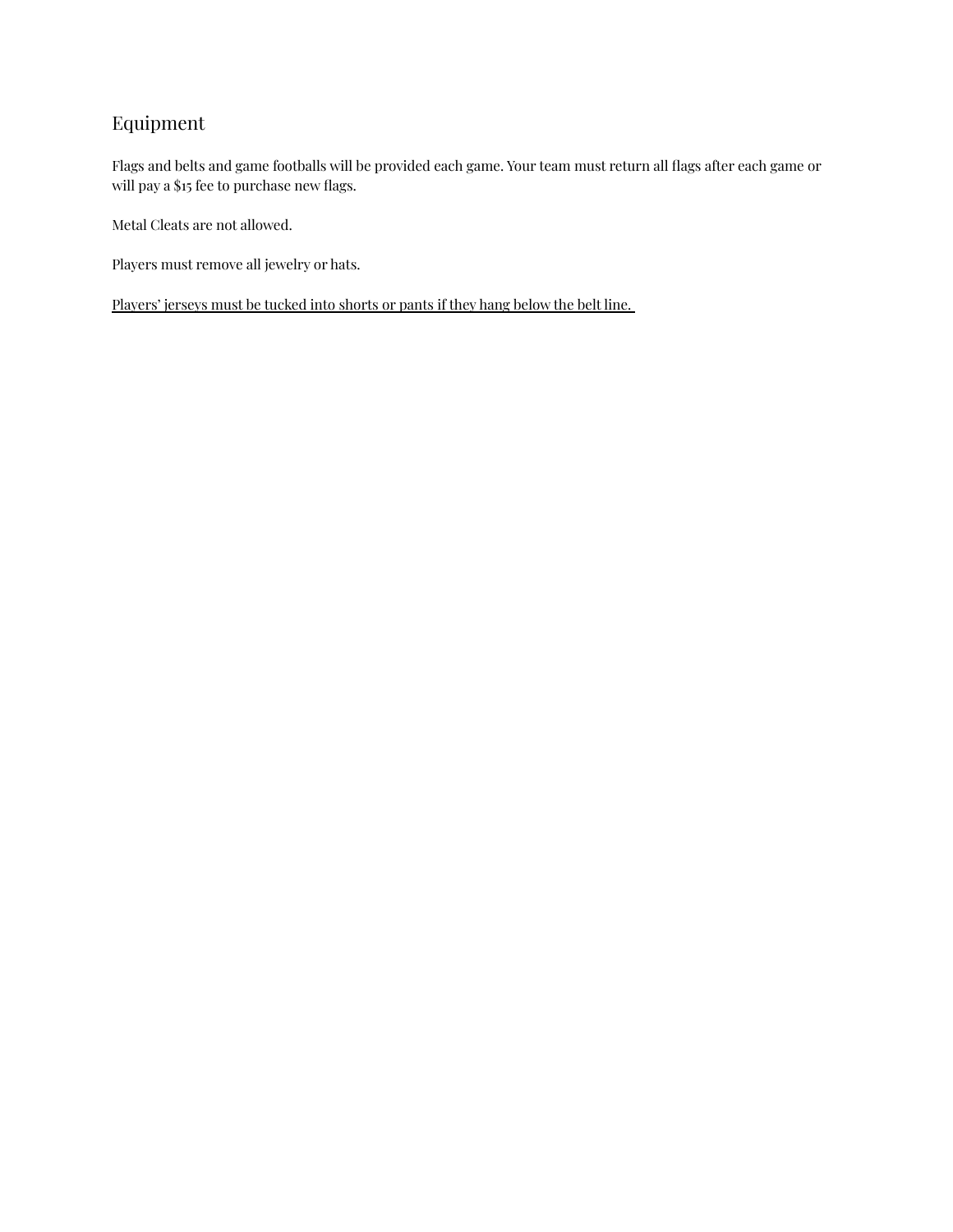## FIELD

1.The field dimensions are 70x200 ft,with two 5-yard end zones, and a midfield line-to-gain. No-run zones precede each line-to gain by 5 yards.

2. No-run zones are in place to prevent teams from conducting power run plays. While in the no-run zones (a 5-yard imaginary zone before midfield and before the end zone), teams cannot run the ball in any fashion. All plays must be pass plays, even with a handoff. This applies to all divisions except 4u- the 4u division will not have any no rush zones.

3. Stepping on the boundary line is considered out of bounds.

4. Each offensive team approaches one no-run zone in each drive ( 5 yards from the goal line to score a TD).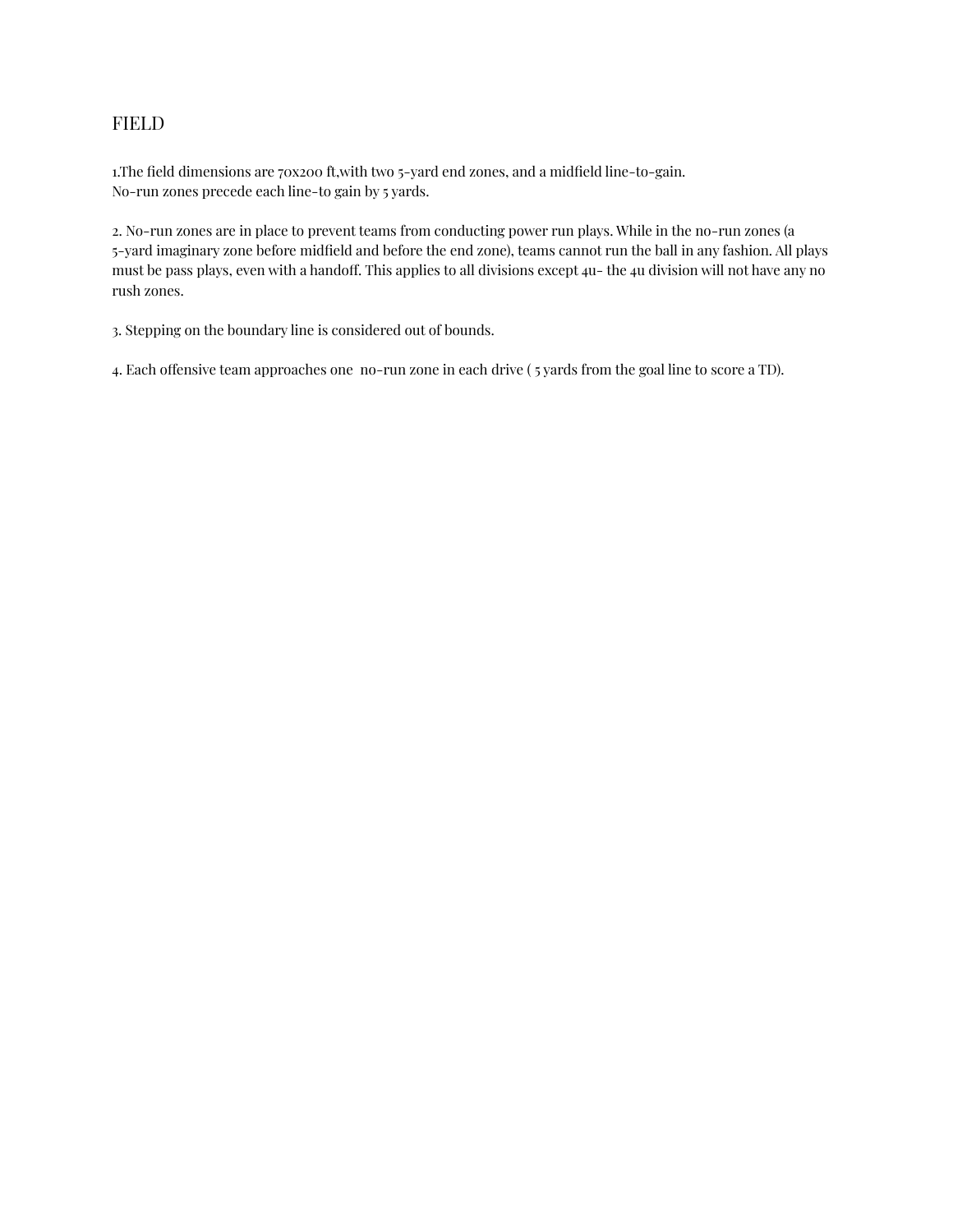## Rosters

Rosters can have a max of 12 players, with a minimum of 7, unless permission is granted by league officials.

Teams must start games with a minimum of 7 players. In the event of an injury, a team with insufficient substitute players may play with 6 players on the field but no fewer than 6.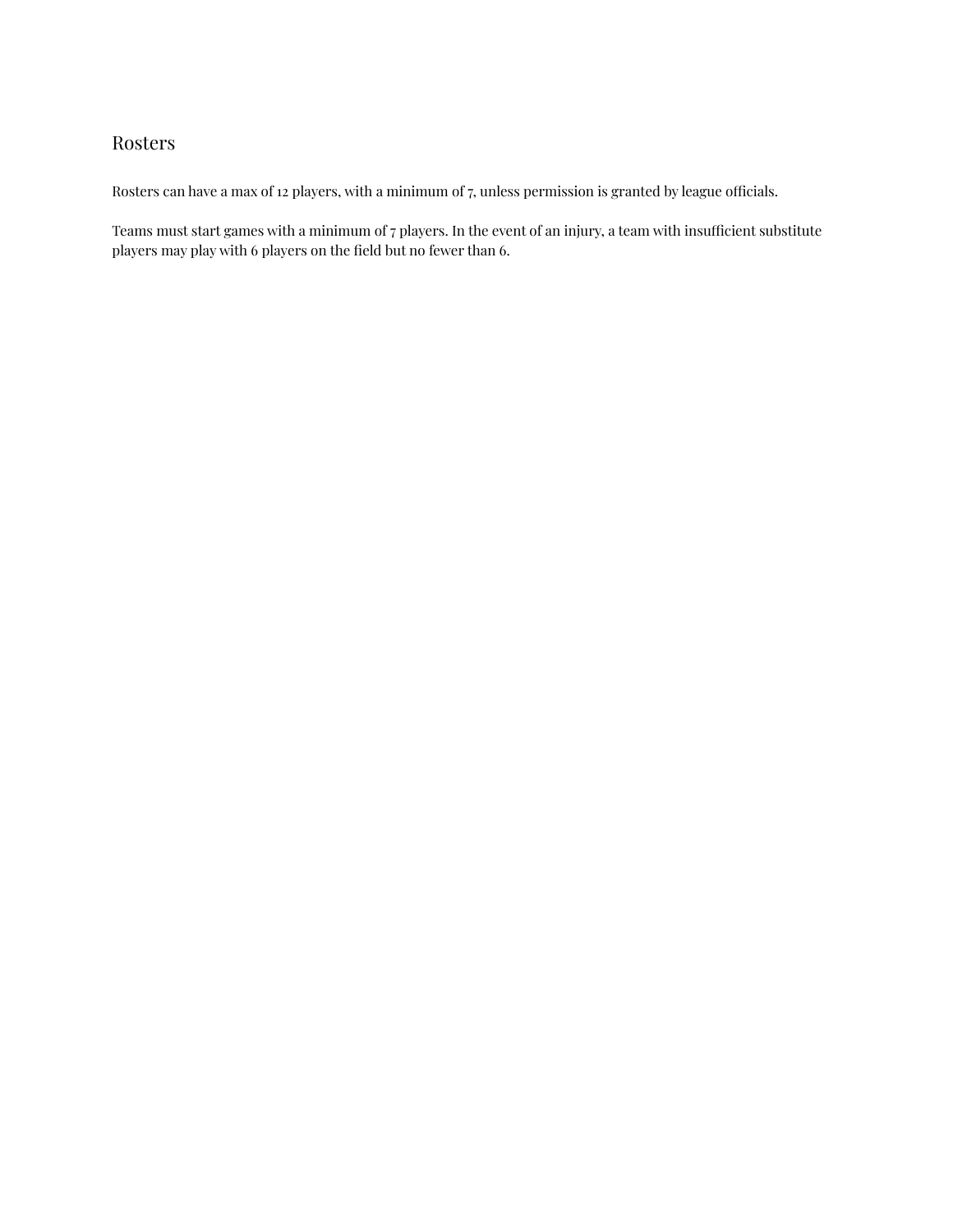#### TIMING AND OVERTIME

1.Games are played on a 40 minute continuous clock with two 20 minute halves unless one team gains a 28-point advantage, which will then end as the game's final score. The game will continue, but no further scoring will be kept. Clock stops only for timeouts or injuries.

2. Halftime is three minutes.

3. Each time the ball is spotted, a team has 25 seconds to snap the ball. Teams will receive one warning before a delay-of-game penalty is enforced. Officials will count down out loud once there are 5 seconds remaining.

5. Officials can stop the clock at their discretion.

6. In the event of an injury, the clock will stop then restart when the injured player is removed from the field of play.

7. If the score is tied at the end of 40 minutes, the game will end in a tie during the regular season. An overtime period will be used to determine a winner during the league tournament.. Overtime format is as follows:

a. A coin flip will determine the team that chooses to be on offense or defense first.

i. If a second round of overtime must be played, the team that lost the coin toss will get to choose offense or defense for the start of the second round of overtime. This process continues with teams alternating who gets to choose to be on offense or defense to start out during every round of overtime. ii. The referee will determine which end of the field the overtime will take place on.

b. Each team will take turns getting one (1) play from the defense's start line for one point. A run will qualify as one point attempt, and a pass is a two point attempt. Whether to go for one or two points is up to the offensive team. Whether or not the team that begins on offense converts the team that started on defense gets a chance on offense to win or tie by converting a one- or two-point play of their own. The defense may not rush the passer, but may cross the line of scrimmage if/once the ball is handed off. A pass that does not cross the line of scrimmage will be ruled a dead ball and scored as a failed attempt ( please note, the passer may lateral the ball and the team may attempt a pass off the lateral). The passer will have a 7 second pass clock.

8. The Home Team for each game is responsible for providing one scorekeeper, and the visiting team must supply **someone to operate the clock.**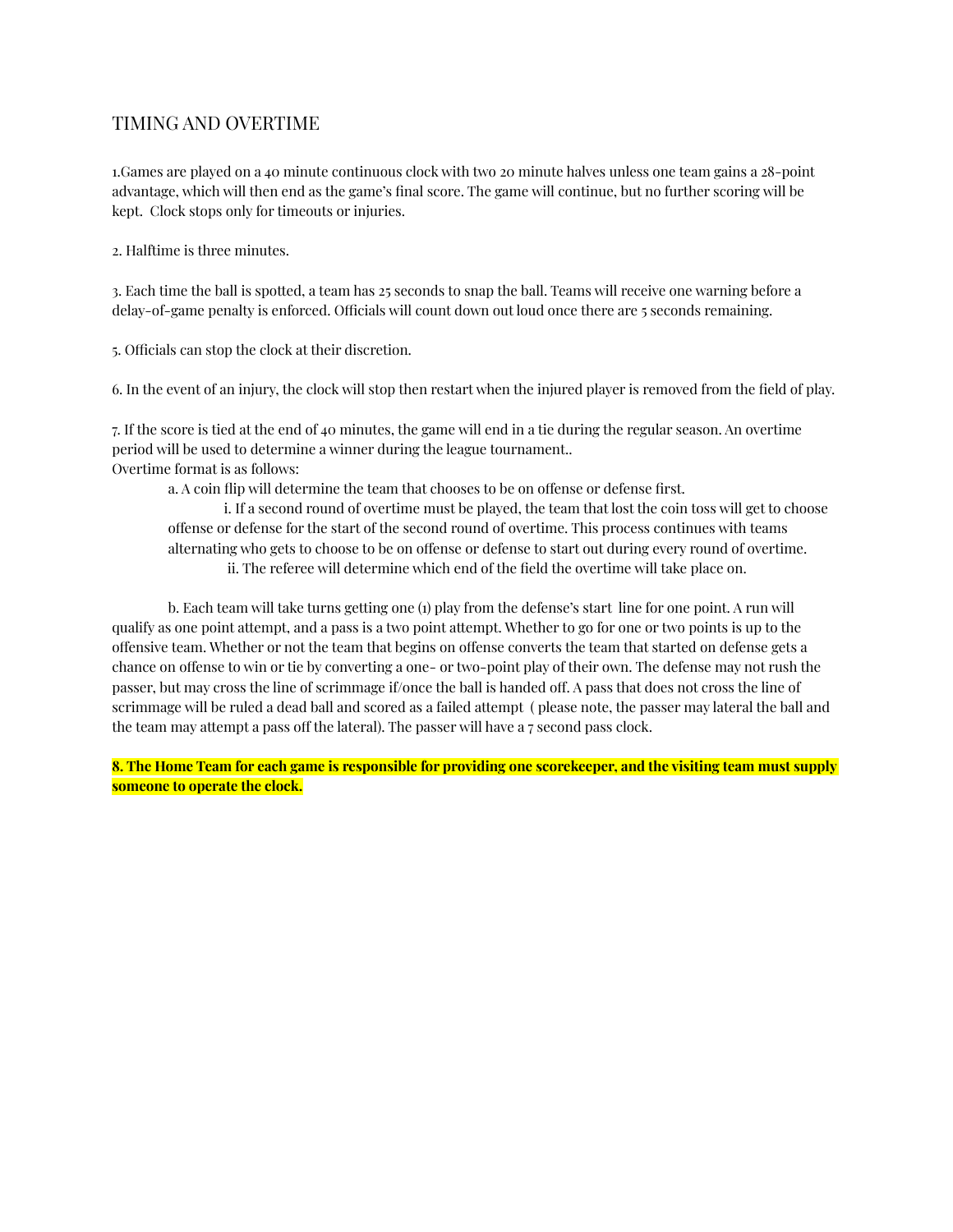#### SCORING

#### 1. Touchdown: 6 points

2. PAT (point after touchdown) 1 point (Run) or 2 points (Pass): 5 yard line a. You MUST declare if you are going for 1 or 2 points.

#### 3. Safety: 2 points

a. A safety occurs when the ball-carrier is declared down in his/her own end zone. Runners can be called down when their flags are pulled by a defensive player, a flag falls out, they step out of bounds, their knee or arm touches the ground, a fumble occurs in the end zone or if a snapped ball lands in or beyond the end zone.

4. Extra points that are returned equals 2 points.

5. A team that scores a touchdown must declare whether it wishes to attempt a 1-point conversion (run) or a 2-point conversion (pass) from the 5 yard line. Any change, once a decision is made to try for the extra point, requires a charged timeout. A decision cannot be changed after a penalty.

6. Forfeits are scored 28-0 for the winning team.

7. The coaches, officials and scorekeeper must sign the score sheet. If a coach does not sign the score sheet before leaving the field, the official will note on that score sheet and the score will be FINAL.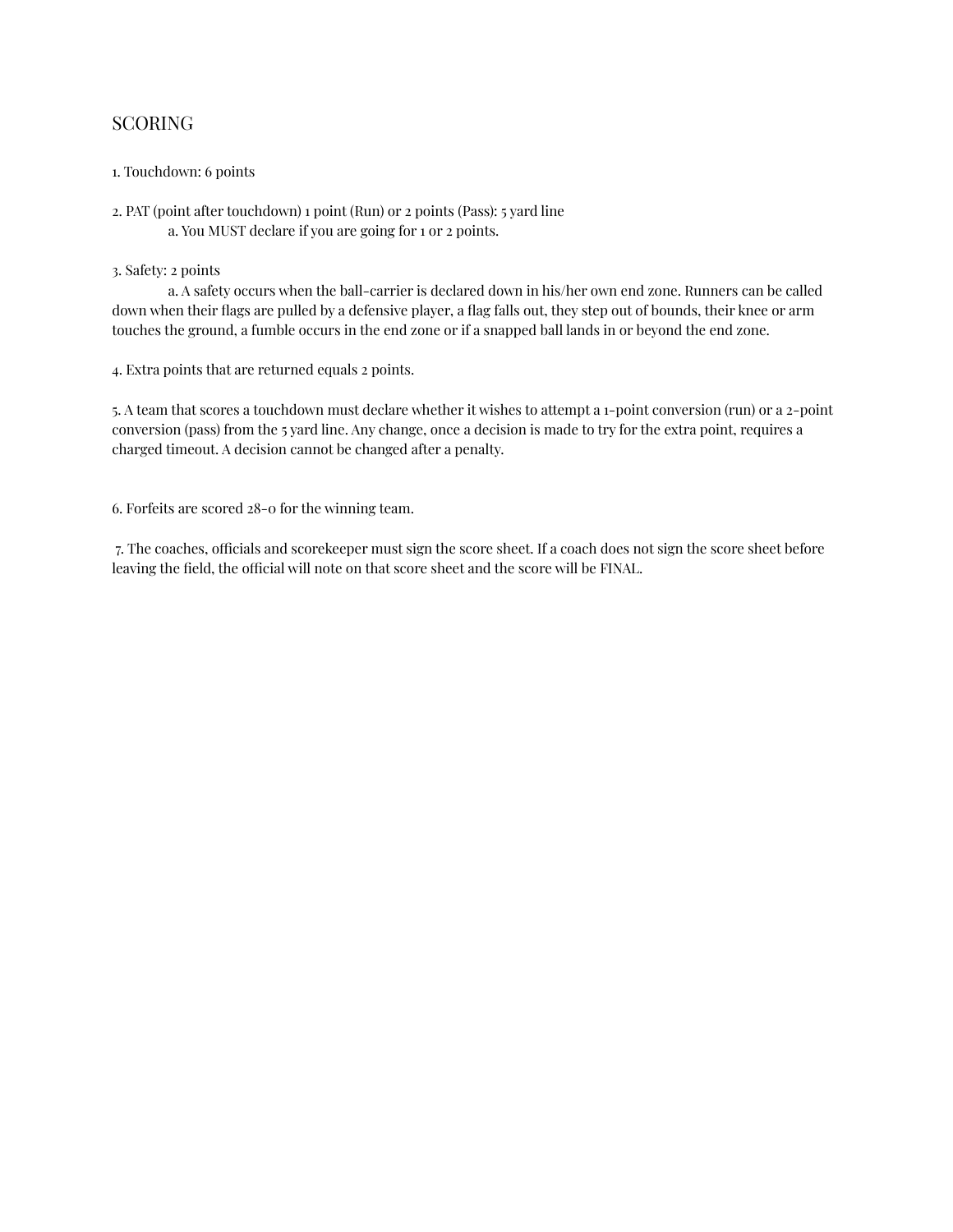## **COACHES**

Only two coaches per team are allowed on the sidelines.

Coaches are expected to provide a positive example for players, and must abide by the rules and display respect towards officials, spectators, and the opposing team.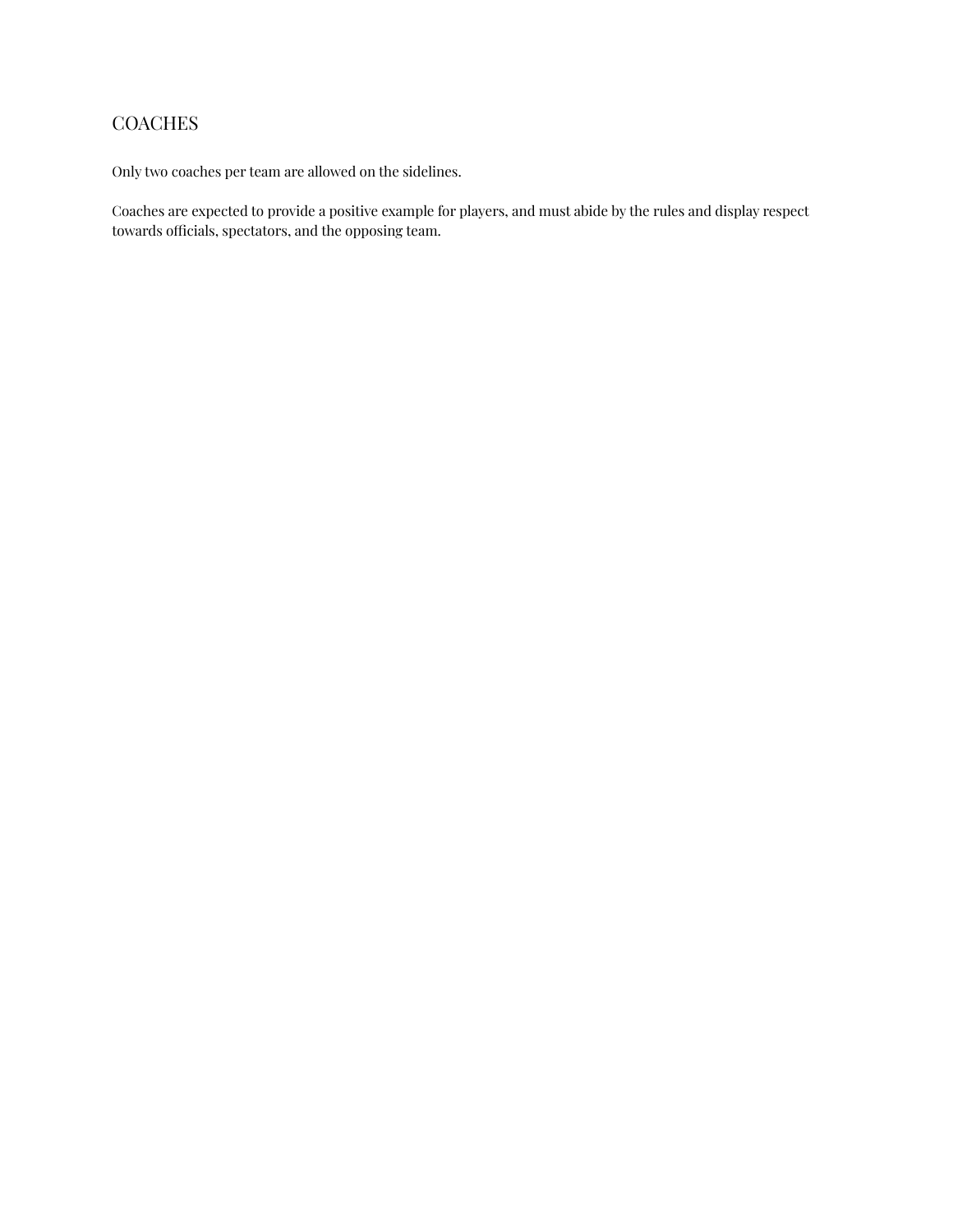#### LIVE BALL/DEAD BALL

1.The ball is live at the snap of the ball and remains live until the official whistles the ball dead.

2. The official will indicate the neutral zone and line of scrimmage.

a. It is an automatic dead ball foul if any player on defense or offense enters the neutral zone. In regard to the neutral zone, the official may give both teams a "courtesy" neutral zone notification to allow their players to move back behind the line of scrimmage.

3. A player who gains possession in the air is considered inbounds as long as one foot comes down in the field of play.

4. The defense may not mimic the offensive team signals by trying to confuse the offensive players, while the quarterback is calling out signals to start the play. This will result in an unsportsmanlike conduct penalty.

5. Substitutions may be made on any dead ball.

6. Any official can whistle the play dead.

#### 7. Play is ruled "dead" when:

a. The ball hits the ground.

b. If the ball hits the ground as a result of a bad snap.

c. The ball-carrier's flag is pulled.

d. The ball-carrier steps out of bounds.

e. A touchdown, PAT or safety is scored.

f. The ball-carrier's knee or arm hits the ground.

g. The ball-carrier's flag falls out.

h. The receiver catches the ball while in possession of one or no flag(s).

i. The 7 second pass clock expires.

j. Inadvertent whistle.

NOTE: There are no fumbles. The ball becomes a dead ball. (If the ball is fumbled forwards then it will be spotted where the ball carrier lost possession.

8. If an inadvertent whistle occurs with no time left on the clock at halftime or end of game, the offense will have one untimed down. The offense can replay the down from the original line of scrimmage.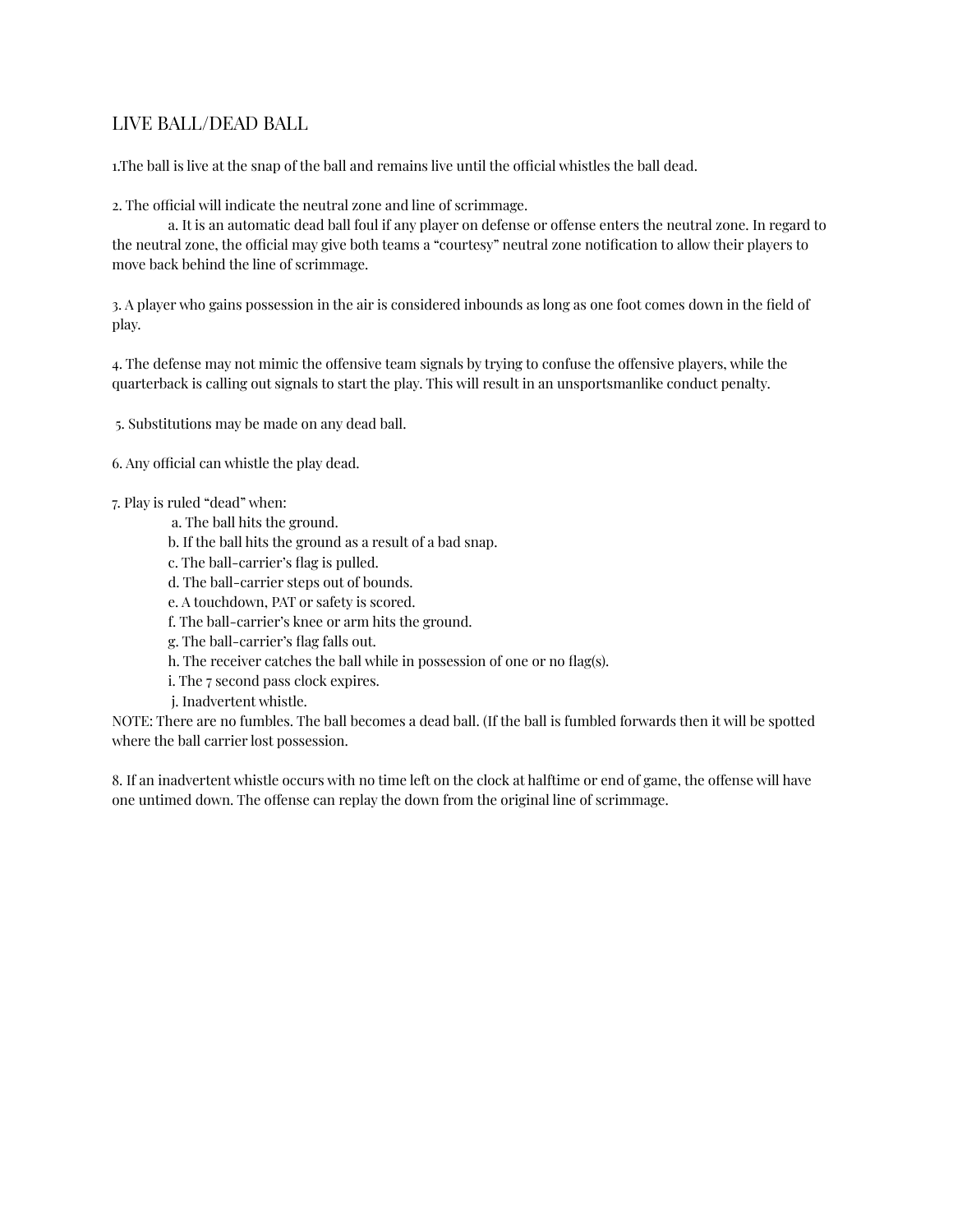#### RUNNING

1. The ball is spotted where the ball is when the flag is pulled.

2. The quarterback cannot directly run with the ball. The quarterback is the offensive player who receives the snap.

3. Only direct handoffs behind the line of scrimmage are permitted. Handoffs may be in front, behind or to the side of the offensive player but must be behind the line of scrimmage. The offense may use multiple handoffs. a. "Center sneak" play is not allowed. The QB is not allowed to handoff to the center on the first handoff of the play- the Center cannot be the first person to touch the ball on a handoff from the QB.

4. Absolutely NO forward laterals of any kind.

5. No-run Zones are located 5 yards before each end zone and 5 yards on either side of midfield are designed to avoid short-yardage power-running situations. Teams are not allowed to run in these zones if the subsequent line is LIVE. (Reminder: Each offensive team approaches only TWO no-run zones in each drive – one 5 yards from midfield to gain the first down and one 5 yards from the goal line to score a TD).

6. Any player who receives a handoff can throw the ball from behind the line of scrimmage.

7. Once the ball has been handed off in front, behind or to the side of the quarterback, all defensive players are eligible to rush.

8. Runners may not leave their feet to advance the ball. Diving, leaping or jumping to avoid a flag pull is considered flag guarding.

9. Spinning/Jump Cuts are allowed, but players cannot leave their feet to avoid a flag pull. a. Players spinning out of control will be called for flag guarding.

10. Runners may leave their feet if there is a clear indication that he/she has done so to avoid collision with another player without a flag guarding penalty enforced.

11. No blocking or "screening" is allowed at any time.

12. Offensive players without the ball must stop their motion once the ball has crossed the line of scrimmage. No running with the ball-carrier.

13. Flag obstruction – All jerseys MUST be tucked in before play begins. The flags must be on the player's hips and free from obstruction. Deliberately obstructed flags will be considered flag guarding.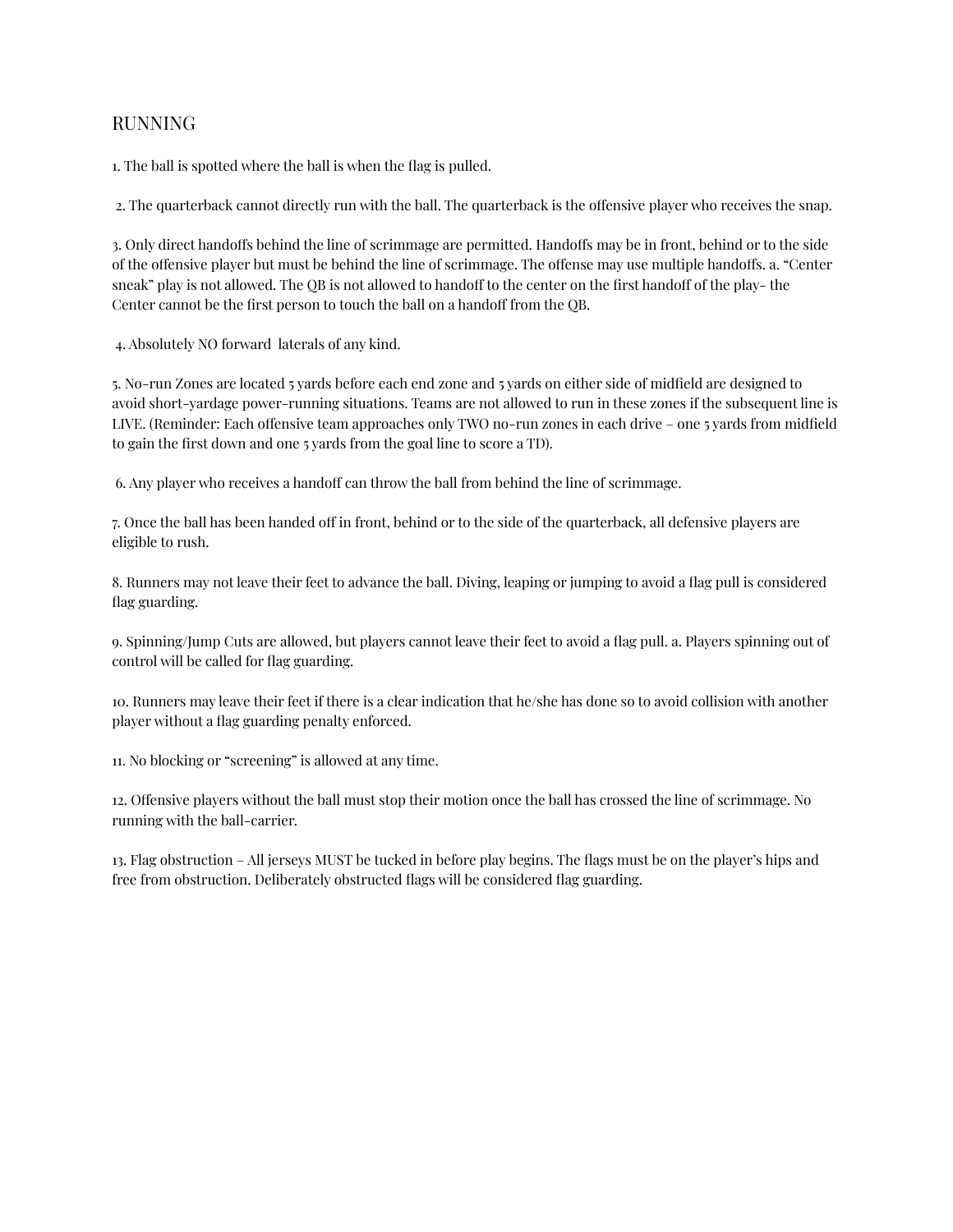#### PASSING

1. All passes must be from behind the line of scrimmage, thrown forward and received beyond the line scrimmage. a. All passes that do not cross the line of scrimmage, whether received or not, are illegal forward passes. b. The quarterback may throw the ball away to avoid a sack. Pass must go beyond the line of scrimmage.

2. Shovel passes are allowed but must be received beyond the line of scrimmage.

3. The quarterback has a seven-second "pass clock." If a pass is not thrown within the seven seconds, the play is dead, the down is consumed and the ball is returned to the line of scrimmage. Once the ball is handed off, the 7-second rule is no longer in effect.

a. If the QB is standing in the end zone at the end of the 7-second clock, the ball is returned to the line of scrimmage (LOS).

B. If a QB is being rushed and the pass rusher passes the line of scrimmage, the QB can then become the runner, including in areas designated as no running zones.

#### RECEIVING

1.All players are eligible to receive passes (including the quarterback if the ball has been handed off behind the line of scrimmage).

2. Only one player is allowed in motion at a time. All motion must be parallel to the line of scrimmage and no motion is permitted toward the line of scrimmage.

3. A player must have at least one foot inbounds when making a reception.

4. In the case of simultaneous possession by both an offensive and defensive player, possession is awarded to the offense.

5. Interceptions are returnable on conversions after touchdowns (2 points).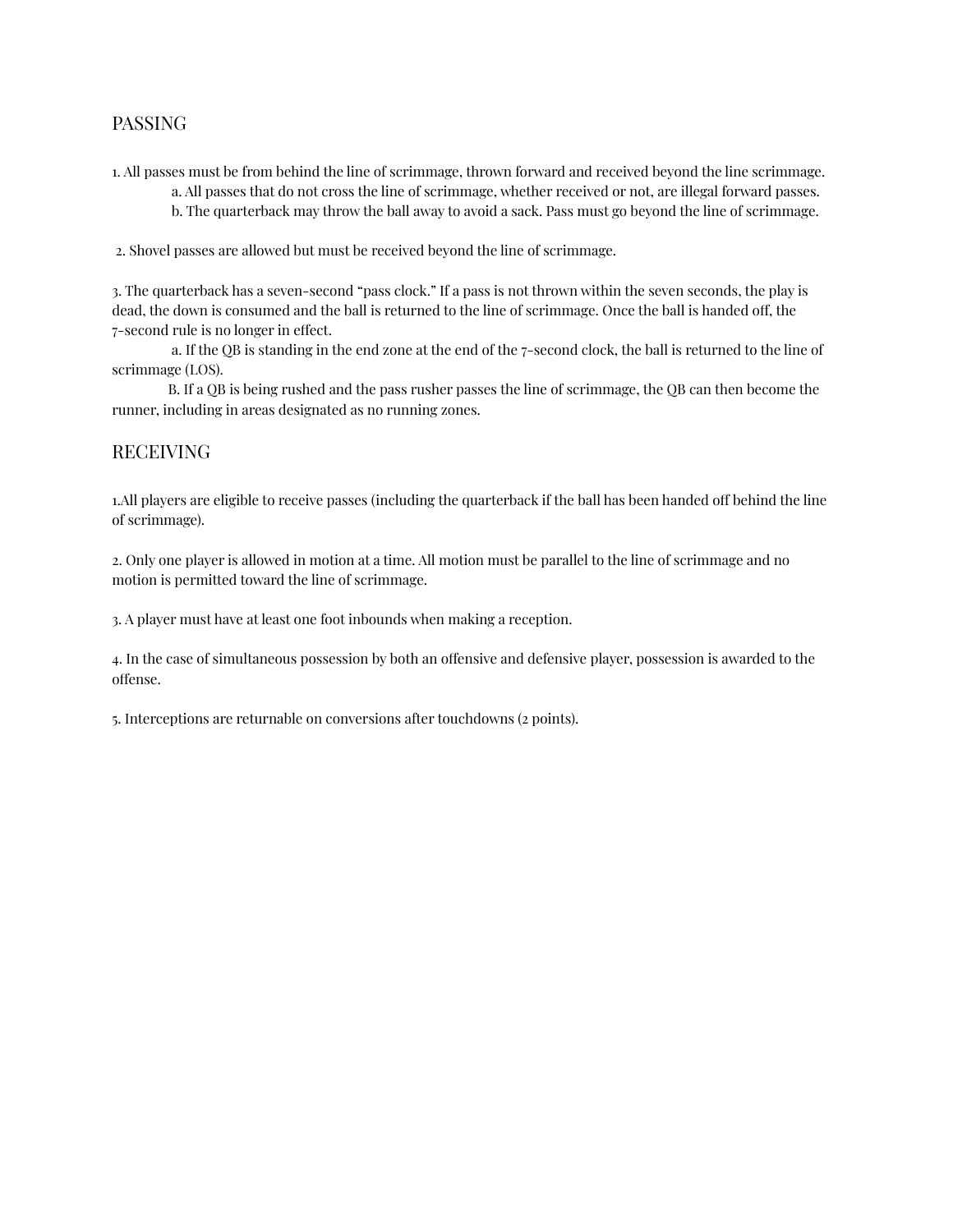#### RUSHING THE PASSER

1. All players who rush the passer must be a minimum of seven yards from the line of scrimmage when the ball is snapped. Any number of players can rush the quarterback. Players not rushing the quarterback can defend on the line of scrimmage.

2. Once the ball is handed off, the seven-yard rule no longer is in effect and all defenders may go behind the line of scrimmage.

3. A special marker, or the referee, will designate a rush line seven yards from the line of scrimmage. Defensive players should verify they are in the correct position with the official on every play.

a A legal rush is:

i. Any rush from a point 7-yards from the defensive line of scrimmage.

ii. A rush from anywhere on the field AFTER the ball has been handed off by the quarterback.

b. A penalty may be called if:

i. The rusher leaves the rush line before the snap crosses the line of scrimmage before a handoff or pass – illegal rush (5-yards from the line of scrimmage).

ii. Any defensive player crosses the line of scrimmage before the ball is snapped – offsides (5-yards from line of scrimmage).

iii. Any defensive player not lined up at the rush line crosses the line of scrimmage before the ball is passed or handed off – illegal rush (5-yards from the line of scrimmage).

c. Special circumstances:

i. Teams are not required to rush the quarterback with the seven second clock in effect.

ii. Teams are not required to identify their rusher before the play.

4. Players rushing the quarterback may attempt to block a pass; however, contact to the QB, unless ruled incidental by the official, would result in a roughing the passer penalty.

5. The offense cannot impede the rusher in any way. The rusher has the right to a clear path to the quarterback, regardless of where they line up prior to the snap. If the "path or line" is occupied by a moving offensive player, then it is the offense's responsibility to avoid the rusher. Any disruption to the rusher's path and/or contact will result in an impeding the rusher penalty. If the offensive player does not move after the snap, then it is the rusher's responsibility to go around the offensive player and to avoid contact.

6. A sack occurs if the quarterback's flags are pulled behind the line of scrimmage. The ball will be spotted where possession of the ball is once the flag is pulled.

a. A Safety is awarded if the sack takes place in the offensive team's end zone.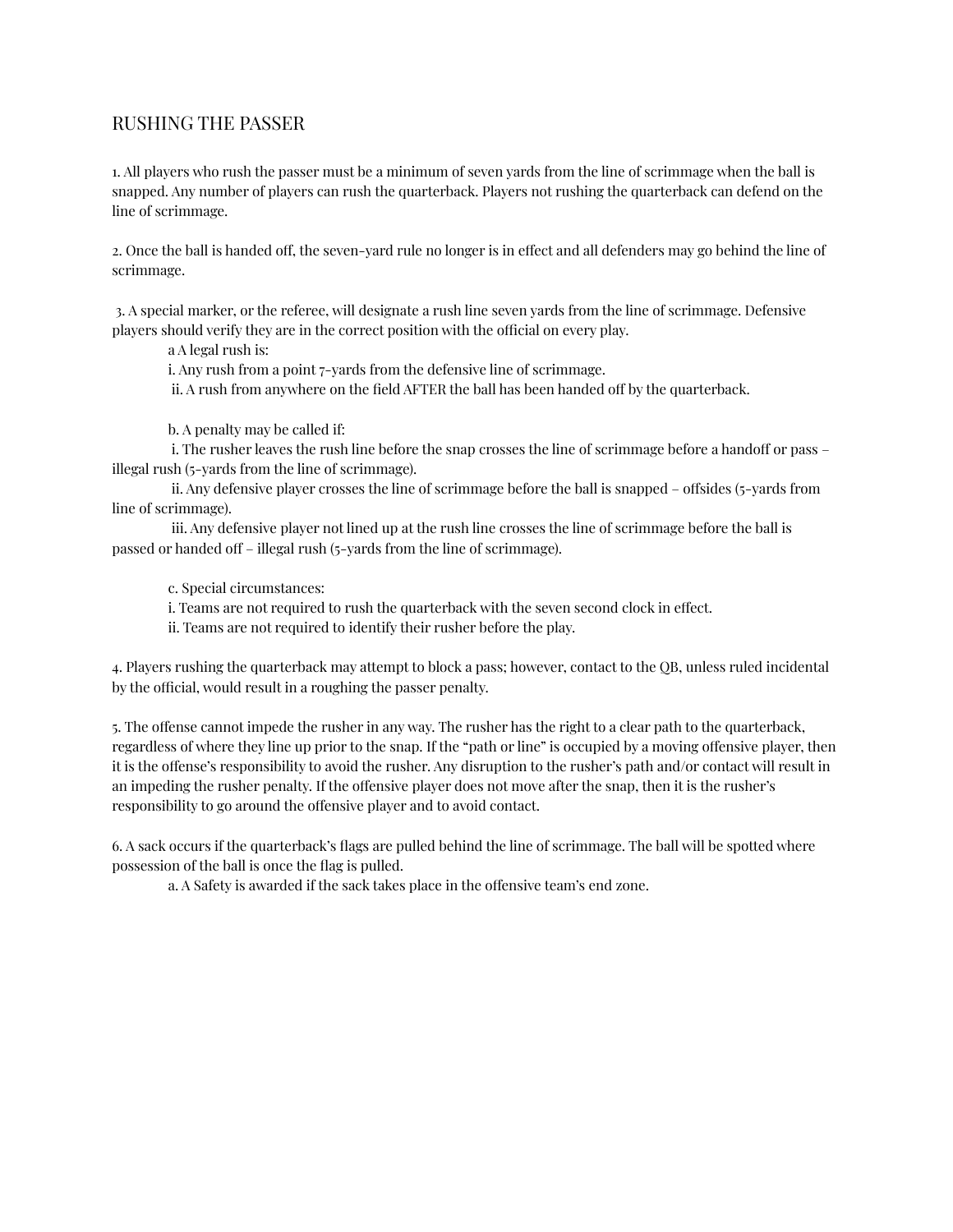## FLAG PULLING

1. A legal flag pull takes place when the ball-carrier is in full possession of the ball.

2. Defenders can dive to pull flags but cannot tackle, hold or run through the ball-carrier when pulling flags.

3. It is illegal to attempt to strip or pull the ball from the ball-carrier's possession at any time.

4. If a player's flag inadvertently falls off during the play, the player is down immediately upon possession of the ball and the play ends. The ball is placed where the flag lands.

5. A defensive player may not intentionally pull the flags off of a player who is not in possession of the ball.

6. Flag guarding is an attempt by the ball-carrier to obstruct the defender's access to the flags by stiff arming, dropping the head, hand, arm or shoulder or intentionally covering the flags with the football jersey.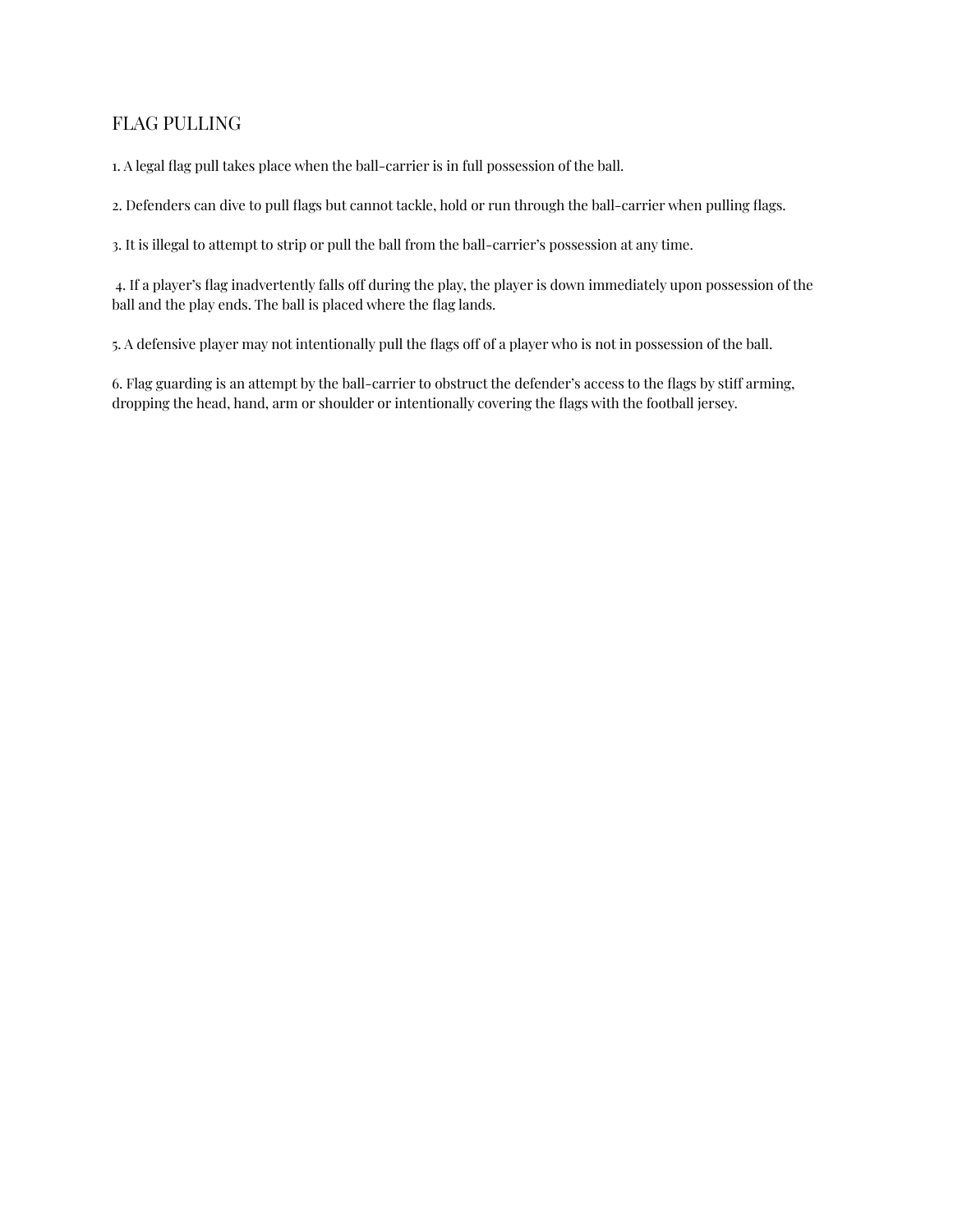#### FORMATIONS

1. Offenses must have a minimum of one player on the line of scrimmage (the center) and the quarterback must be off the line of scrimmage.

a. One player at a time may go in motion 1-yard behind and parallel to the line of scrimmage.

b. No motion is allowed toward the line of scrimmage.

2. Movement by a player who is set or a player who runs toward the line of scrimmage while in motion is considered a false start.

3. The center may snap the ball with a rapid and continuous motion between his/her legs to a player in the backfield, and the ball must completely leave his/her hands. Side snaps are allowed.

#### UNSPORTSMANLIKE CONDUCT

1. If the field monitor or referee witnesses any acts of intentional tackling, elbowing, cheap shots, blocking or any unsportsmanlike act, the game will be stopped and the player will be ejected from the game. The decision is made at the referee's discretion. No appeals will be considered. FOUL PLAY WILL NOT BE TOLERATED!

2. Offensive or confrontational language is not allowed. Officials have the right to determine offensive language. If offensive or confrontational language occurs, the referee will give one warning. If it continues, the player or players will be ejected from the game.

3. Players may not physically or verbally abuse any opponent, coach or official.

4. Ball-carriers MUST make an effort to avoid defenders with an established position.

5. Defenders are not allowed to run through the ball-carrier when pulling flags.

- 6. Fans must also adhere to good sportsmanship as well:
	- a. Yell to cheer on your players, not to harass officials or other teams.
	- b. Keep comments clean and profanity free.
	- c. Compliment ALL players, not just one child or team.

7. Fans are required to keep fields safe and kids friendly:

- a. Dispose of ALL trash in designated trash cans.
- 8. Unsportsmanlike conduct penalties:
	- a. Defense + 10 yards from line of scrimmage and automatic first down
	- b. Offense 10 yards from line of scrimmage and loss of down